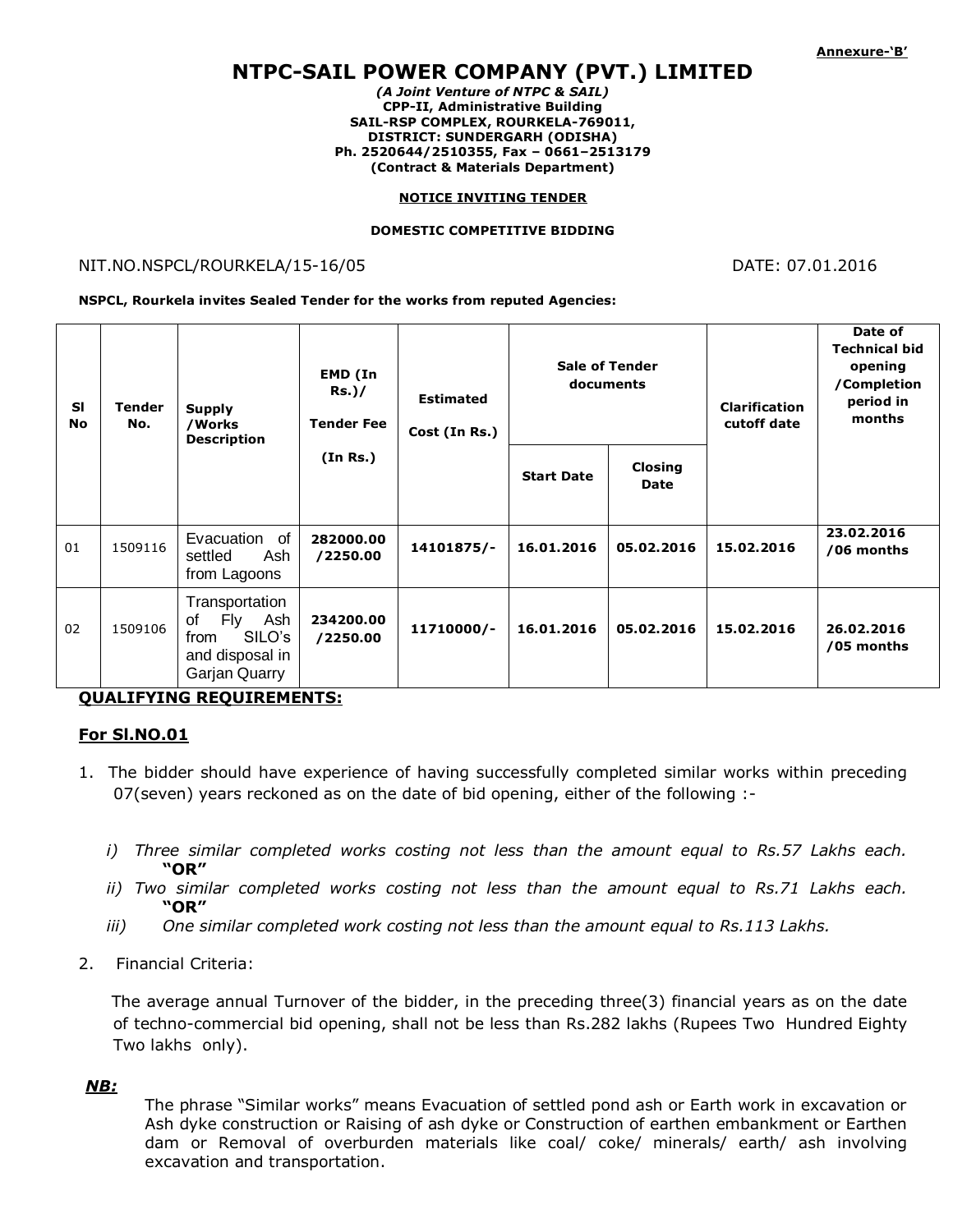- 1. For QR number 1, bidder must submit documentary evidence in support of meeting QR like copy of works completion certificate from the client /last running bill / measurement book of last bill paid / protocol jointly signed by owner and contractor/works bills along with the LOA copy.
- 2. For QR No.2, the bidder shall submit the Audited Balance Sheet and Profit & Loss Account for the specified period. In case where Audited results for the last preceding Financial Year are not available, certificate of financial statements from a practicing Chartered Accountant shall also be considered acceptable. Other income shall not be considered for arriving annual turnover.

# **For Sl.NO.02**

#### QUALIFYING REQUIREMENTS:

- 1. The bidder should have experience of having successfully completed similar works within preceding 07(seven) years reckoned as on the date of bid opening, either of the following :
	- *i) Three similar completed works costing not less than the amount equal to Rs.47 Lakhs each.*  **"OR"**
	- *ii) Two similar completed works costing not less than the amount equal to Rs.59 Lakhs each.*  **"OR"**
	- *iii) One similar completed work costing not less than the amount equal to Rs.94 Lakhs.*
- 2. Financial Criteria:

 The average annual Turnover of the bidder, in the preceding three(3) financial years as on the date of techno-commercial bid opening, shall not be less than Rs.281 lakhs (Rupees Two Hundred Eighty One lakhs only).

# *NB:*

The phrase "Similar works" means transportation of Fly ash or Evacuation of settled pond ash or Ash dyke construction or Raising of ash dyke or Removal and transportation of overburden materials like coal/ coke/ minerals/ earth/ ash/ Slag.

- 3. For QR number 1, bidder must submit documentary evidence in support of meeting QR like copy of works completion certificate from the client /last running bill / measurement book of last bill paid / protocol jointly signed by owner and contractor/works bills along with the LOA copy.
- 4. For QR No.2, the bidder shall submit the Audited Balance Sheet and Profit & Loss Account for the specified period. In case where Audited results for the last preceding Financial Year are not available, certificate of financial statements from a practicing Chartered Accountant shall also be considered acceptable. Other income shall not be considered for arriving annual turnover.

### **Notes:**

- 1. Tender documents can be obtained from the office of AGM(C&M), NSPCL, Rourkela on any working day from the tender sale start date as indicated above. Tender documents will be sold up to 17.00 hours of last date of sale. Request for tender documents must accompany the cost of tender documents (Non-refundable) in the form of DD/ Bankers cheque in favour of NTPC-SAIL Power Company Private Ltd, Rourkela encashable at State Bank of India, Rourkela.
- 2. The bids shall be received up to 3.30 PM on due date of bid opening in the office of AGM(C&M), NSPCL, Rourkela and shall be opened at 3.45 PM on the same date in the presence of those bidders who wish to be present. If the date of opening happens to be a closed holiday, bids shall be received up to 3.30 PM and opened on the next working day.
- 3. Request for tender documents received after the last date of sale of tender documents, due to delay on account of postal/courier service or without requisite amount of tender documents shall not be entertained.